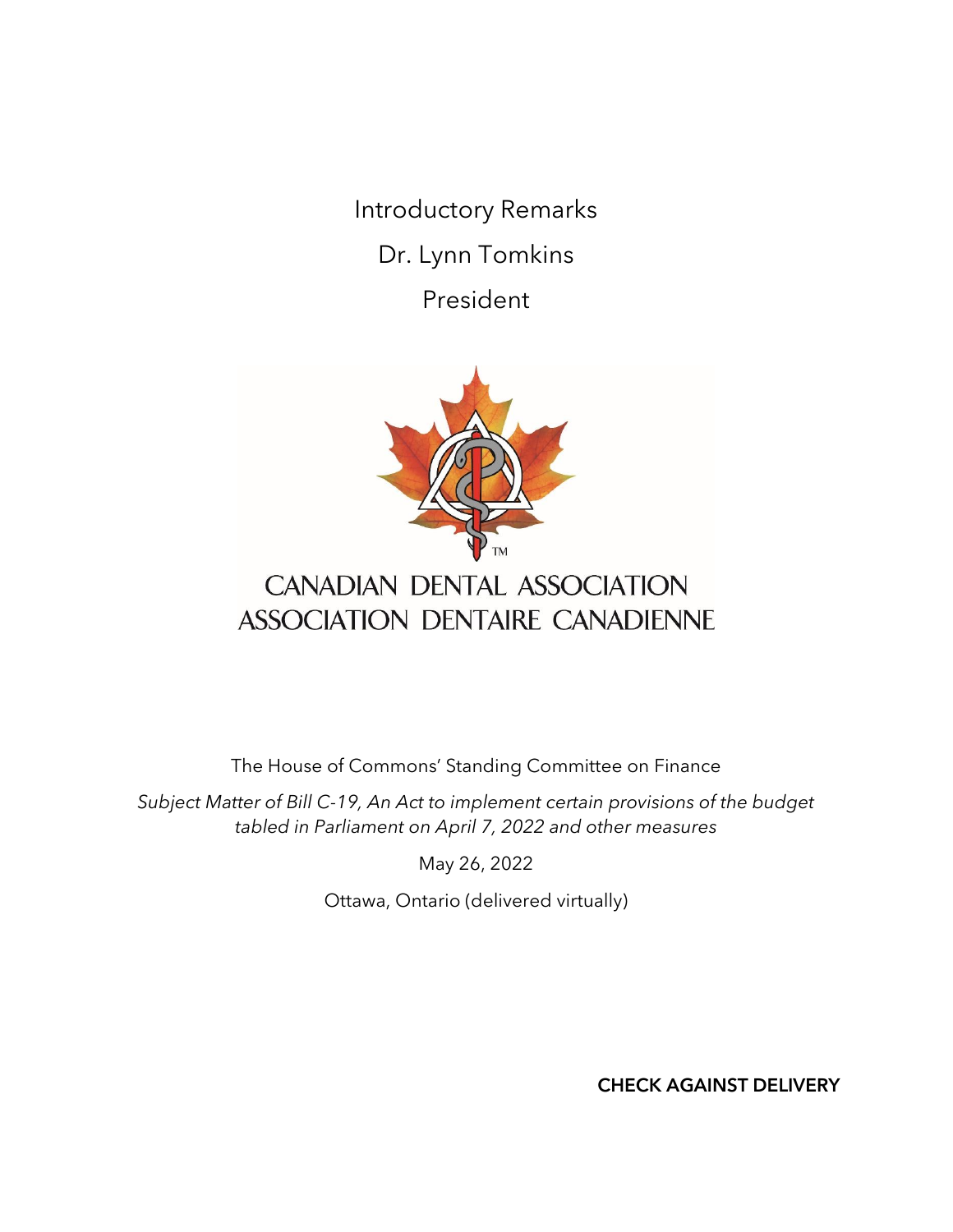## Thank you, Mr. Chair.

## *Bon matin à tous les membres du comité.*

I am speaking to you from Toronto on the traditional territory of the Huron-Wendat, Haudenosaunee (*ho-den-oh-show-nee*); and Anishinabek (*ah-nish-nah-bek*) Nations, and the Mississaugas of the Credit First Nation.

I appreciate opportunity to discuss Budget 2022 and its proposed investment of \$5.3 billion dollars towards access to dental care. I would also like thank Mr. Adam Chambers, Mr. Heath Macdonald, and Mr. Daniel Blaikie for meeting with the Canadian Dental Association on this topic over the past few weeks.

At CDA we know that oral health is an essential component of overall health, and we believe that Canadians have a right to good oral health. That is why we fully support efforts by all levels of government to improve Canadians' oral health and to increase their access to dental care. We applaud this historic federal financial commitment.

Poor oral health strains other parts of the healthcare system, whether through hospital visits for dental emergencies, or managing the long-term impacts of poor oral health on systemic disease. For example: cardiovascular disease or diabetes. While Canada compares favourably to many other countries, too many people still do not receive the dental care they need. More than six million Canadians each year avoid visiting the dentist because of the cost; this is especially true for low-income families.

Today, I would like to comment briefly on how the federal government can best ensure this funding will quickly and efficiently benefit those Canadians who need it most: namely, by collaborating with provinces and territories to stabilize and enhance existing provincial and territorial dental care programs.

Yes, many of these programs have flaws. Some only cover limited services; only target a narrow segment of the population – for example, only children or only lowincome families; many reimburse dentists at rates far below the cost of providing treatment. However, this only underscores why it is vital for the federal government to work with its provincial and territorial partners to stabilize their programs and use their existing infrastructure to deliver enhanced, federally funded coverage. It makes no sense to construct a new, standalone, federal dental care program on top of strained provincial foundations. A one-size-fits-all, Ottawa-knows-best-approach - has many drawbacks.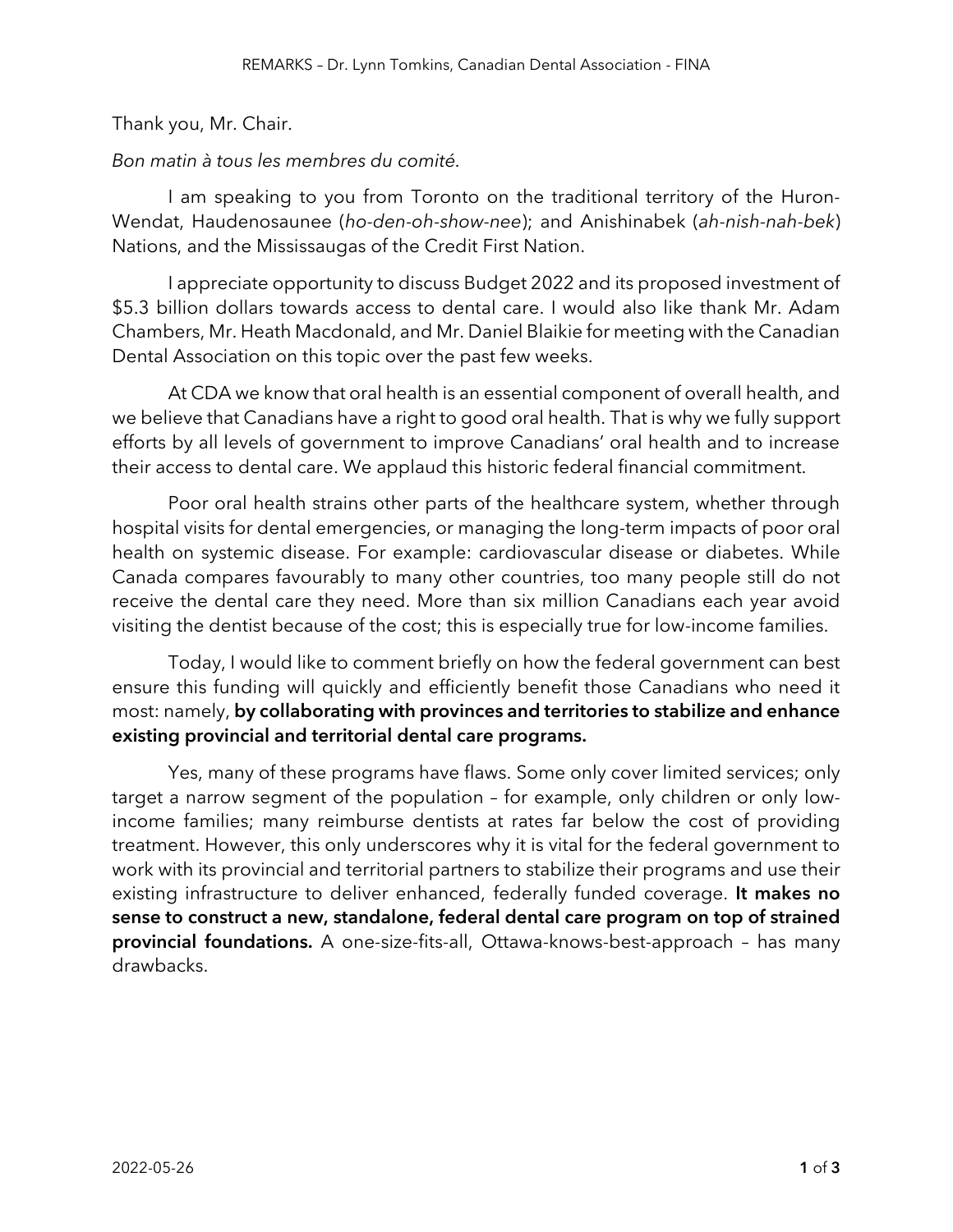Difficulties in setting up a new federal program could jeopardize access to dental care for millions of Canadians, including the two-thirds who already have dental coverage. Fully 68% percent of Canadian households earn less than the proposed \$90,000 dollar threshold. It would also risk the defunding or elimination by the provinces or territories of their existing programs. This would divert hundreds of millions of public dollars away from dental care and towards other priorities.

At a time when the federal government has difficulty providing passports to Canadians – a function it has undertaken for over a century – it is fair to ask whether it could quickly and successfully set up a program that directly provides healthcare to the general public, an area where they have little relevant expertise. The spectre of a lengthy federal procurement process and the contracting out of the delivery of billions of dollars in healthcare spending to a private, for-profit insurance company is also unsettling. Pursuing either of these routes would be a mistake.

Furthermore, there are massive jurisdictional issues at play. Broad-based healthcare programs are the exclusive jurisdiction of the provinces. Efforts by the federal government to sidestep Premiers could lead to squabbles and court challenges. This would impede rather than improve access to care for the very Canadians such a program would be designed to help. There have also been questions about whether the federal government would has the constitutional or legislative authority to deliver such an initiative directly.

Finally, Premiers such as John Horgan and François Legault have already called for these funds to be transferred to their governments to support provincial delivery of dental care. Liberal governments in Newfoundland and Labrador and the Yukon, as well as the Progressive Conservatives in PEI, have also recently made huge strides on access to dental care. In this environment, the federal government cannot and should not go it alone.

In late March, Health Minister Jean-Yves Duclos outlined three principles for intergovernmental collaboration on healthcare: sharing responsibility, respecting jurisdiction, and focusing on results. Since then, we have appreciated the hard work done by him, his team, and his officials, on this file as well as how much they have consulted with CDA and other oral health stakeholders. Dr. Burry and I had an excellent meeting with him just a couple weeks ago. I encourage the Minister to continue this collaborative approach by working on this file with his provincial and territorial colleagues in the weeks and months ahead.